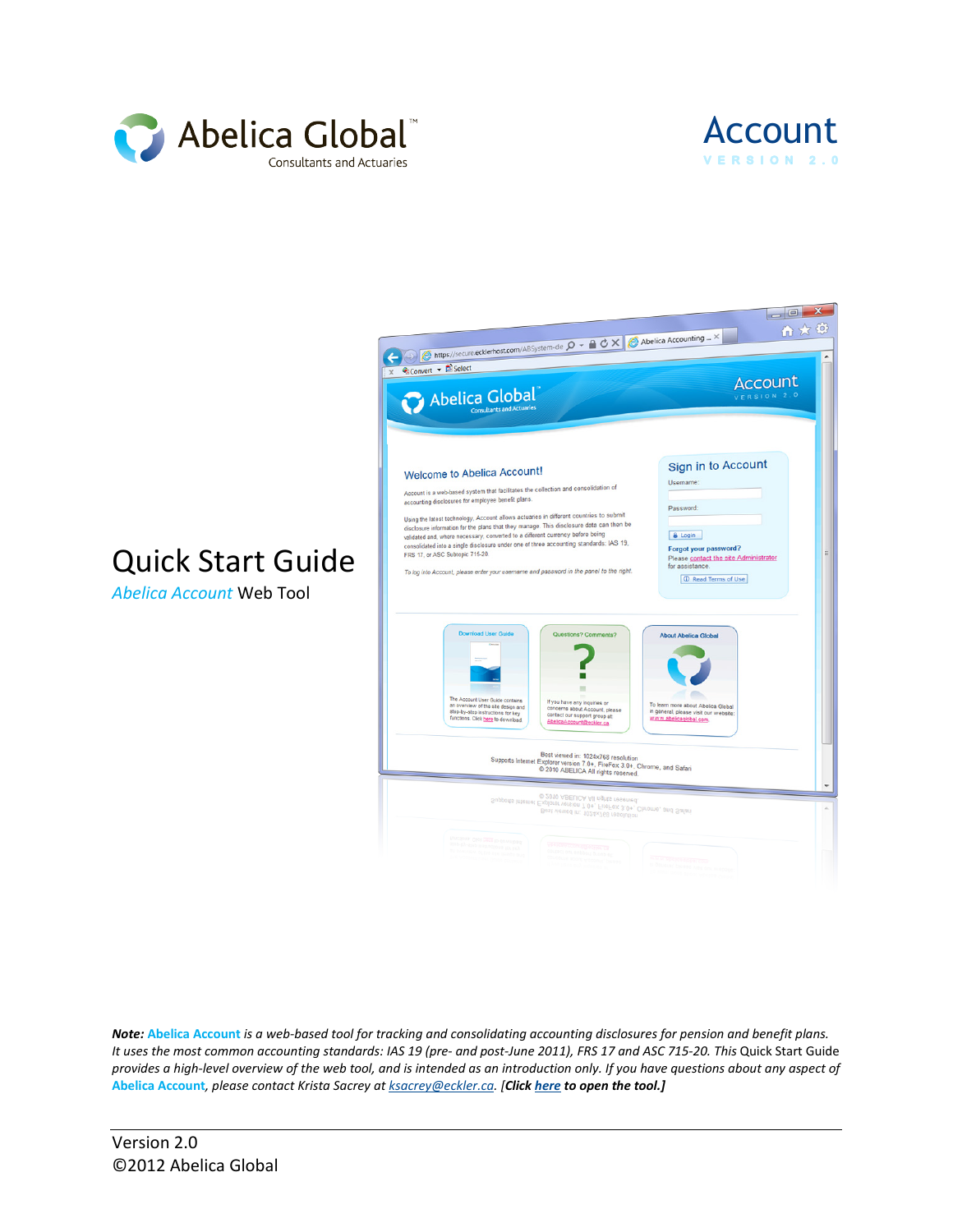

## **Navigator: Overview**

The navigator page is essentially the "home" page for Account. The user will use this page to:

- $\checkmark$  Select a specific client account, plan, or plan group
- $\checkmark$  Add new client accounts and plans
- $\checkmark$  Group plans for consolidated disclosures
- Select a specific disclosure or consolidation to view and/or edit
- $\checkmark$  Create and delete disclosures and consolidations

The diagram below illustrates the key sections of the navigator page. Note that the panels on the right are context sensitive and will change depending on the item selected in the tree menu on the left – in this case, a plan group.

**Select client account / plan:** This tree-style menu lists all client accounts, and related plans and plan groups, to which the user has access. When a given account, plan, or group is selected, the panels on the right will flip to the appropriate information. For example, when a single plan is selected, a list of disclosures will appear; when a plan group is selected, a list of consolidations will appear.

| Navigator                                                                                                                                                                                                                                                      | Babelica Global<br>User: Krista Sacrey change password   profile   logout                                                                                                                                                                                                                                                                                         | Utility menu: Follow these links<br>to change your password,<br>update contact info under your<br>profile, or log out of Account.                                                                                                                                                                                         |
|----------------------------------------------------------------------------------------------------------------------------------------------------------------------------------------------------------------------------------------------------------------|-------------------------------------------------------------------------------------------------------------------------------------------------------------------------------------------------------------------------------------------------------------------------------------------------------------------------------------------------------------------|---------------------------------------------------------------------------------------------------------------------------------------------------------------------------------------------------------------------------------------------------------------------------------------------------------------------------|
| <b>Show introduction</b><br>Select client account / plan<br>□ Client Accounts<br>□ CXYZ Corporation Demo<br><b>E C</b> All plans<br>Finland XYZ Pension<br>France XYZ Pension<br><b>ET UK XYZ Pension</b><br>US XYZ Corporation OPEB<br>US XYZ Corporation SIP | Plan Group Information<br><b>XYZ Pension SEC filing</b><br>Notes<br>XYZ Corporation group consisting of pension plans for subsidiaries in Finland,<br>France and the UK<br>Edit plan group info<br>Delete plan group                                                                                                                                              | Plan Group Information: High<br>level info about the plan group.<br>You can edit this info, or delete<br>the plan group entirely. [If you<br>select a single plan, a similar<br>panel will appear with plan info.]                                                                                                        |
| Canada XYZ OPEB<br>G Group:XYZ OPEB SEC filing<br>US XYZ Corporation OPEB<br>US XYZ Corporation SIP<br>Canada XYZ OPEB<br>Group:XYZ Pension SEC filing<br>Finland XYZ Pension<br>France XYZ Pension<br>UK XYZ Pension                                          | <b>Consolidations</b><br>$\overline{\phantom{0}}$ SS $\overline{\phantom{0}}$ Typ<br>Year v Standard<br>XYZ Europe 2009 SEC Pension Filing<br>View & Edit<br>Includes Finland Pension, France Pension, and UK<br>Configure<br><b>Pension Plans</b><br>Delete<br>ASC Subtopic 715-20 USD<br>2009<br>+ Create new consolidation                                     | <b>Consolidations: A list of all</b><br>consolidated disclosures that<br>have been created for the plan<br>group. [If you select a single<br>plan, plan disclosures will be<br>listed.]                                                                                                                                   |
|                                                                                                                                                                                                                                                                | Plans in this group                                                                                                                                                                                                                                                                                                                                               |                                                                                                                                                                                                                                                                                                                           |
|                                                                                                                                                                                                                                                                | <b>Plan Name</b><br>Finland XYZ Pension<br>France XYZ Pension<br>V UK XYZ Pension<br>$\mathcal{P}$ Add / remove plans in group                                                                                                                                                                                                                                    | Plans in this group: Lists plans in<br>the selected plan group. [If you<br>select a single plan, this panel<br>will not appear.]                                                                                                                                                                                          |
|                                                                                                                                                                                                                                                                | Users with access to plan group                                                                                                                                                                                                                                                                                                                                   |                                                                                                                                                                                                                                                                                                                           |
|                                                                                                                                                                                                                                                                | Name /<br>Role<br><b>Comments</b><br>Email<br>Ernst van Bruggen<br>Lead<br>X Remove<br>emst.vanbruggen@milliman.com actuary<br>Jeroen Hilbrands<br>Lead<br>X Remove<br>jeroen.hilbrands@milliman.com<br>actuary<br>Canadian<br><b>Krista Sacrey</b><br>Lead<br>actuary<br>ksacrey@eckler.ca<br>actuary<br>(Client account<br>manager)<br>+ Add user to plan group | Users with access to plan group:<br>Lists the system users who have<br>been assigned to the plan or plan<br>group. User access varies by role.<br>Lead actuaries are able to view<br>and edit all consolidations for<br>the plan group. [If you select a<br>single plan, a similar panel will<br>appear with plan users.] |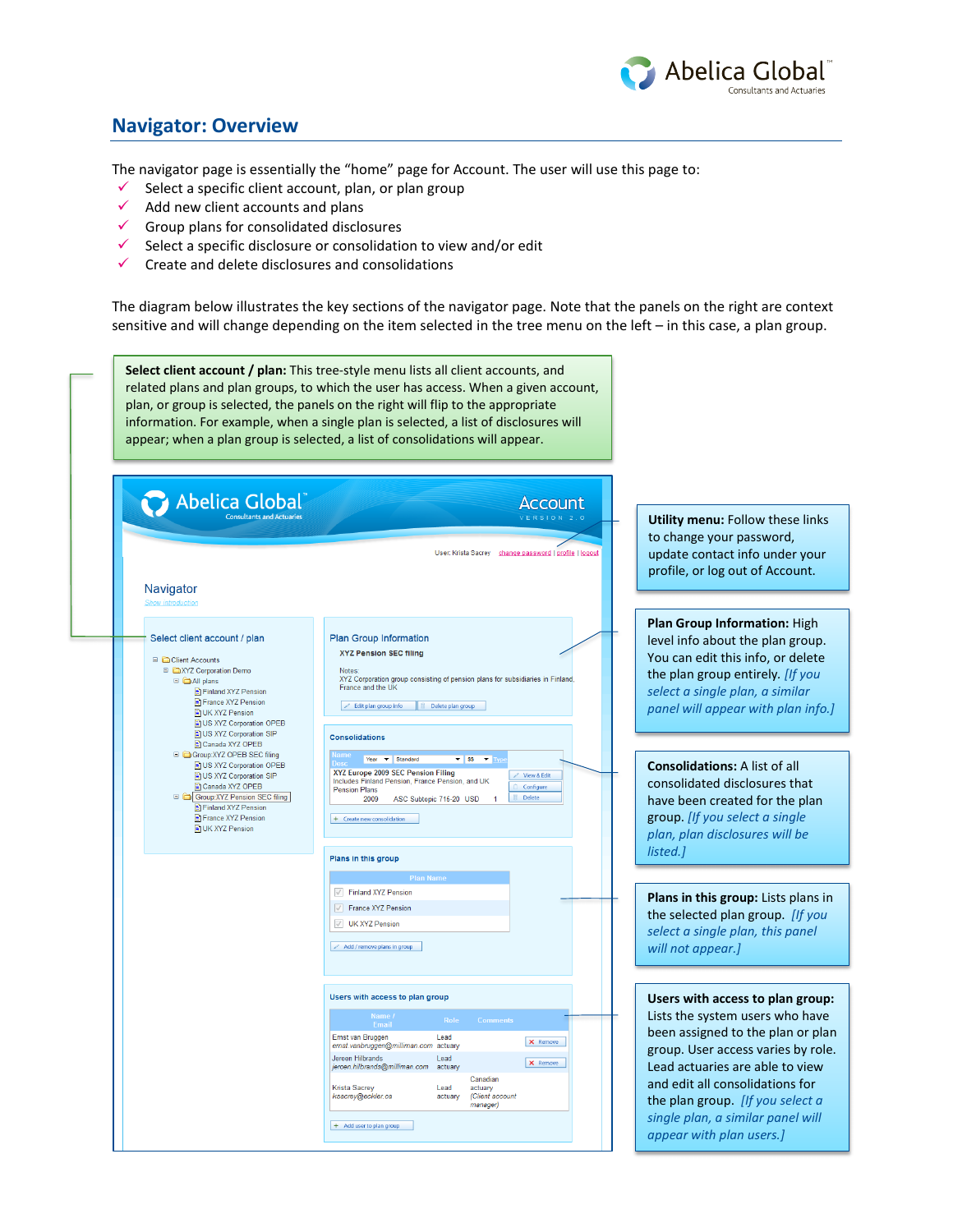

## **Building a disclosure for a single plan**

Building a new disclosure from scratch starts from the **Navigator** page (see *Navigator: Overview* above).

- 1. In the **Select client account / plan** menu, select the plan for which you wish to create a new disclosure.
- 2. In the **Disclosures** panel, click: **+ Create new disclosure**
- 3. In the *New disclosure* dialog box:
	- a. Select preferred disclosure-input option:
		- **Blank disclosure: This will simply create blank web** forms for each schedule, which you can use to manually enter the data.
		- **Copy from disclosure: You can copy values from an** existing Account disclosure to your new disclosure. Click on the radio button and select the existing disclosure from the drop-down box.
		- **Import from spreadsheet: You can also import** values from a spreadsheet by clicking on the radio button and browsing to the spreadsheet location on your computer. The spreadsheet must follow a standard layout; to download a template, click "Download spreadsheet template".
	- b. Enter the new disclosure information, including the name, standard, type (provisional or final), currency and fiscal year. Save your changes.
- 4. Your new disclosure will be added to the Disclosures panel. Click: View & Edit to go to the *Disclosures manager*.
- 5. Use the drop-down menu (and/or forward and back arrows) to select the schedule that you wish to edit.
- 6. Click  $\ell$  Edit to change values, and  $\ell$  Save to commit those values. (Values are also saved when you move from one schedule to another.) A few things to note about updating disclosure values:
	- Validations: When you edit and save changes, Account will perform validations on your entered values. Any detected errors can be viewed by clicking the **red** validation errors link.
	- Calculations: Account calculates certain fields automatically. These fields will be greyed out and auto-updated when you save your entries.
	- **Overrides: If you do not agree** with the Account calculation, you can override calculated values by clicking on the override check box. Your new value will be validated by Account and any errors shown.

| XYZ 2012 Pension Filing (editing is permitted)                                  |                                            |
|---------------------------------------------------------------------------------|--------------------------------------------|
| Recon of Funded Status (Prior Year) [242]<br>۰<br>$\checkmark$ Save<br>X Cancel |                                            |
| Add a comment.                                                                  |                                            |
| <b>Element Name</b><br>ID                                                       | <b>Value</b>                               |
| 454 Present value of funded obligation                                          | 42155                                      |
| 455 Plan (assets) at fair value                                                 | $-40892$                                   |
| 457<br>Under (over) funding, $1 + 2$                                            | 1263<br>$\mathbb{Z}$<br><b>▽</b> over-ride |
| 458 Present value of unfunded obligation                                        | $\mathbf{0}$                               |
| 460 Assets not available to Company                                             | $\bf{0}$                                   |
| 461<br>Net liability / (asset)                                                  | 1263<br>$\Box$ over-ride                   |

7. To go back to the Navigator, click on the link in the "breadcrumb" menu at the top.



| $\boldsymbol{\mathsf{x}}$<br>New disclosure                    |
|----------------------------------------------------------------|
| Create a new disclosure.                                       |
| <b>Select option</b>                                           |
| <b>O</b> Blank disclosure                                      |
| Copy from Disclosure                                           |
| Import from spreadsheet<br>Copy from: Choose a disclosure<br>÷ |
| Select                                                         |
| Import from:                                                   |
|                                                                |
| Enter new disclosure info                                      |
|                                                                |
| Disclosure Name XYZ 2012 Pension Filing                        |
| This is the latest disclosure                                  |
| Description                                                    |
|                                                                |
| Year-end<br>2012                                               |
| Standard<br>IAS19R                                             |
| Provisional<br>Type<br>٠                                       |
| <b>GBP</b><br>Currency<br>▼                                    |
| $\checkmark$ Save<br>X Cancel<br>Jh.                           |
|                                                                |
|                                                                |